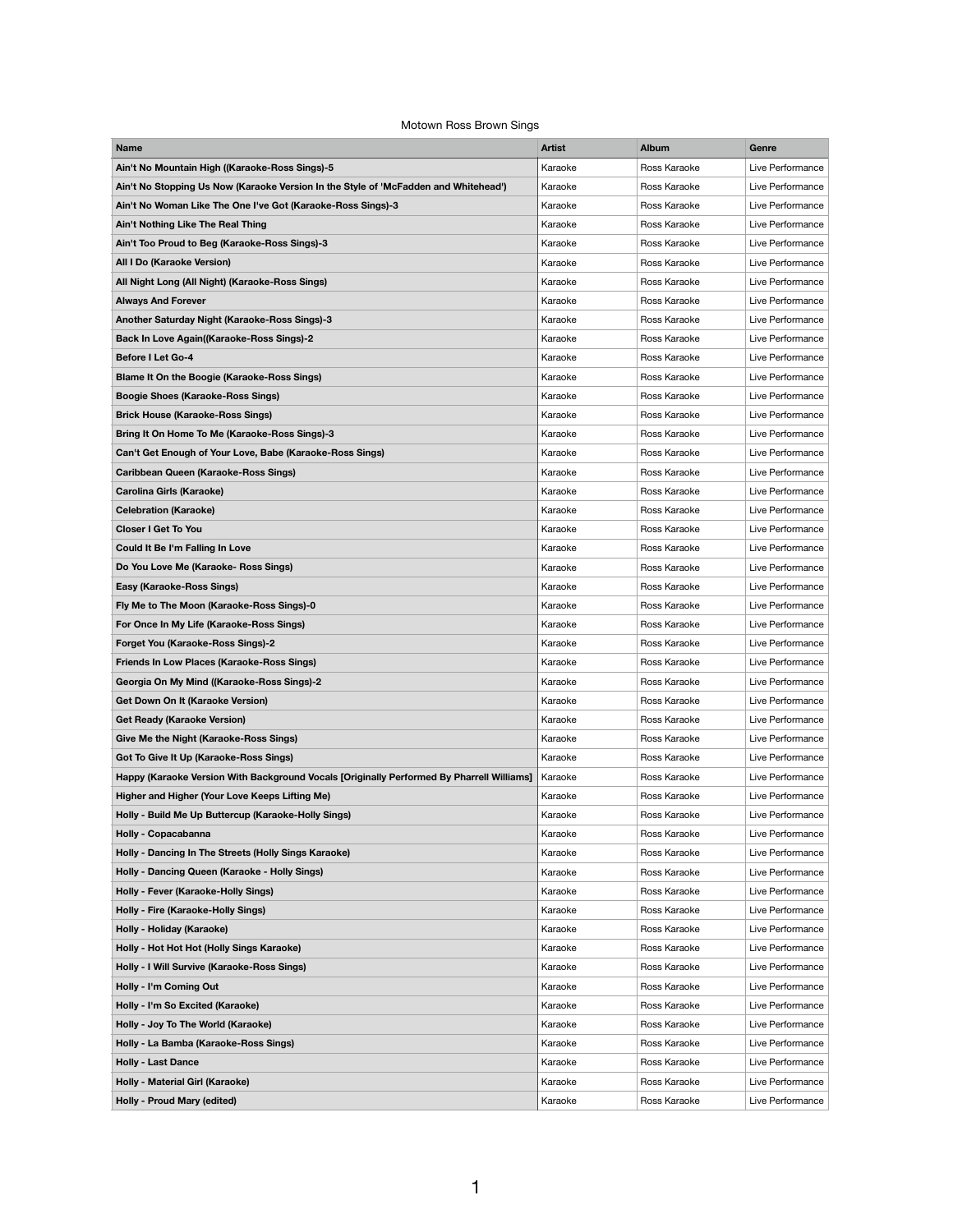| Holly - Redneck Woman (Holly Sings Karaoke)             | Karaoke | Ross Karaoke | Live Performance |
|---------------------------------------------------------|---------|--------------|------------------|
| Holly - Rescue Me (Holly Sings Karaoke)                 | Karaoke | Ross Karaoke | Live Performance |
| Holly - Respect (Karaoke-Holly Sings)                   | Karaoke | Ross Karaoke | Live Performance |
| Holly - Rocky Top (Karaoke-Holly Sings)                 | Karaoke | Ross Karaoke | Live Performance |
| Holly - Shoop Shoop Song (It's In His Kiss)             | Karaoke | Ross Karaoke | Live Performance |
| Holly - Still The One                                   | Karaoke | Ross Karaoke | Live Performance |
| Holly - Upside Down (Karaoke-Holly Sings)               | Karaoke | Ross Karaoke | Live Performance |
| Holly - Walkin On Sunshine (Holly Sings Karaoke)        | Karaoke | Ross Karaoke | Live Performance |
| Holly - We Are Family (Karaoke)                         | Karaoke | Ross Karaoke | Live Performance |
| Holly - You Can't Hurry Love (Karaoke-Ross Sings)       | Karaoke | Ross Karaoke | Live Performance |
| How Sweet It Is To Be Loved By You (Karaoke-Ross Sings) | Karaoke | Ross Karaoke | Live Performance |
| I Can Dream About You (Karaoke-Ross Sings)              | Karaoke | Ross Karaoke | Live Performance |
| I Can't Help Myself (Karaoke)                           | Karaoke | Ross Karaoke | Live Performance |
| I Got A Woman (Karaoke-Ross Sings)                      | Karaoke | Ross Karaoke | Live Performance |
| I Got You (Karaoke)                                     | Karaoke | Ross Karaoke | Live Performance |
| I Heard It Through the Grapevine (Karaoke-Ross Sings)   | Karaoke | Ross Karaoke | Live Performance |
| I Wish (Karaoke-Ross Sings)                             | Karaoke | Ross Karaoke | Live Performance |
| I'll Be Around (Karaoke-Ross Sings)                     | Karaoke | Ross Karaoke | Live Performance |
| I'll Take You There (Karaoke-Ross Sings)                | Karaoke | Ross Karaoke | Live Performance |
| If This World Were Mine (Karaoke-Ross Sings)            | Karaoke | Ross Karaoke | Live Performance |
| If You Don't Know Me By Now (Karaoke-Ross Sings)        | Karaoke | Ross Karaoke | Live Performance |
| In The Midnight Hour (Karaoke-Ross Sings)               | Karaoke | Ross Karaoke | Live Performance |
| Just My Imagination Running Away With Me)               | Karaoke | Ross Karaoke | Live Performance |
| Just Once (Karaoke-Ross Sings)                          | Karaoke | Ross Karaoke | Live Performance |
| Just The Two Of Us (Karaoke-Ross Sings)-3               | Karaoke | Ross Karaoke | Live Performance |
| Kiss and Say Goodbye (Karaoke-Ross Sings)               | Karaoke | Ross Karaoke | Live Performance |
| Knocks Me Off My Feet (Karaoke-Ross Sings)-3            | Karaoke | Ross Karaoke | Live Performance |
| Kryptonite (Karaoke-Misty Sings)                        | Karaoke | Ross Karaoke | Live Performance |
| Ladies Night (Karaoke Version)                          | Karaoke | Ross Karaoke | Live Performance |
| Lady In Red (Karaoke-Ross Sings)                        | Karaoke | Ross Karaoke | Live Performance |
| Lady Love Me (One More Time)                            | Karaoke | Ross Karaoke | Live Performance |
| Lady Soul (Karaoke-Ross Sings)-3                        | Karaoke | Ross Karaoke | Live Performance |
| Let's Get It On (Karaoke-Ross Sings)-3                  | Karaoke | Ross Karaoke | Live Performance |
| Let's Stay Together (Karaoke-Ross Sings)-3              | Karaoke | Ross Karaoke | Live Performance |
| Line Dance - Cha Cha Slide                              | Karaoke | Ross Karaoke | Live Performance |
| Line Dance - Cotton Eyed Joe                            | Karaoke | Ross Karaoke | Live Performance |
| Line Dance - Cupid Shuffle                              | Karaoke | Ross Karaoke | Live Performance |
| Line Dance - Dollar Wine Dance (5 Cent, 10 Cent)        | Karaoke | Ross Karaoke | Live Performance |
| Line Dance - Electric Slide                             | Karaoke | Ross Karaoke | Live Performance |
| Line Dance - Macarena                                   | Karaoke | Ross Karaoke | Live Performance |
| Line Dance - The Stroll                                 | Karaoke | Ross Karaoke | Live Performance |
| Line Dance - Wobble                                     | Karaoke | Ross Karaoke | Live Performance |
| Love Ballad (Karaoke-Ross Sings)                        | Karaoke | Ross Karaoke | Live Performance |
|                                                         | Karaoke | Ross Karaoke | Live Performance |
| Love Shack (Karaoke-Ross Sings)                         | Karaoke | Ross Karaoke |                  |
| Love Train (Karaoke-Ross Sings)                         |         |              | Live Performance |
| Love Won't Let Me Wait (Karaoke-Ross SIngs)             | Karaoke | Ross Karaoke | Live Performance |
| Lovely Day (Karaoke-Ross Sings)                         | Karaoke | Ross Karaoke | Live Performance |
| Me & Mrs.Jones (Karaoke-Ross Sings)                     | Karaoke | Ross Karaoke | Live Performance |
| Me and Bobby McGee (Karaoke Version)                    | Karaoke | Ross Karaoke | Live Performance |
| Misty (Karaoke-Ross Sings)                              | Karaoke | Ross Karaoke | Live Performance |
| Money (That's What I Want)                              | Karaoke | Ross Karaoke | Live Performance |
| More Than A Woman (Karaoke-Ross Sings)                  | Karaoke | Ross Karaoke | Live Performance |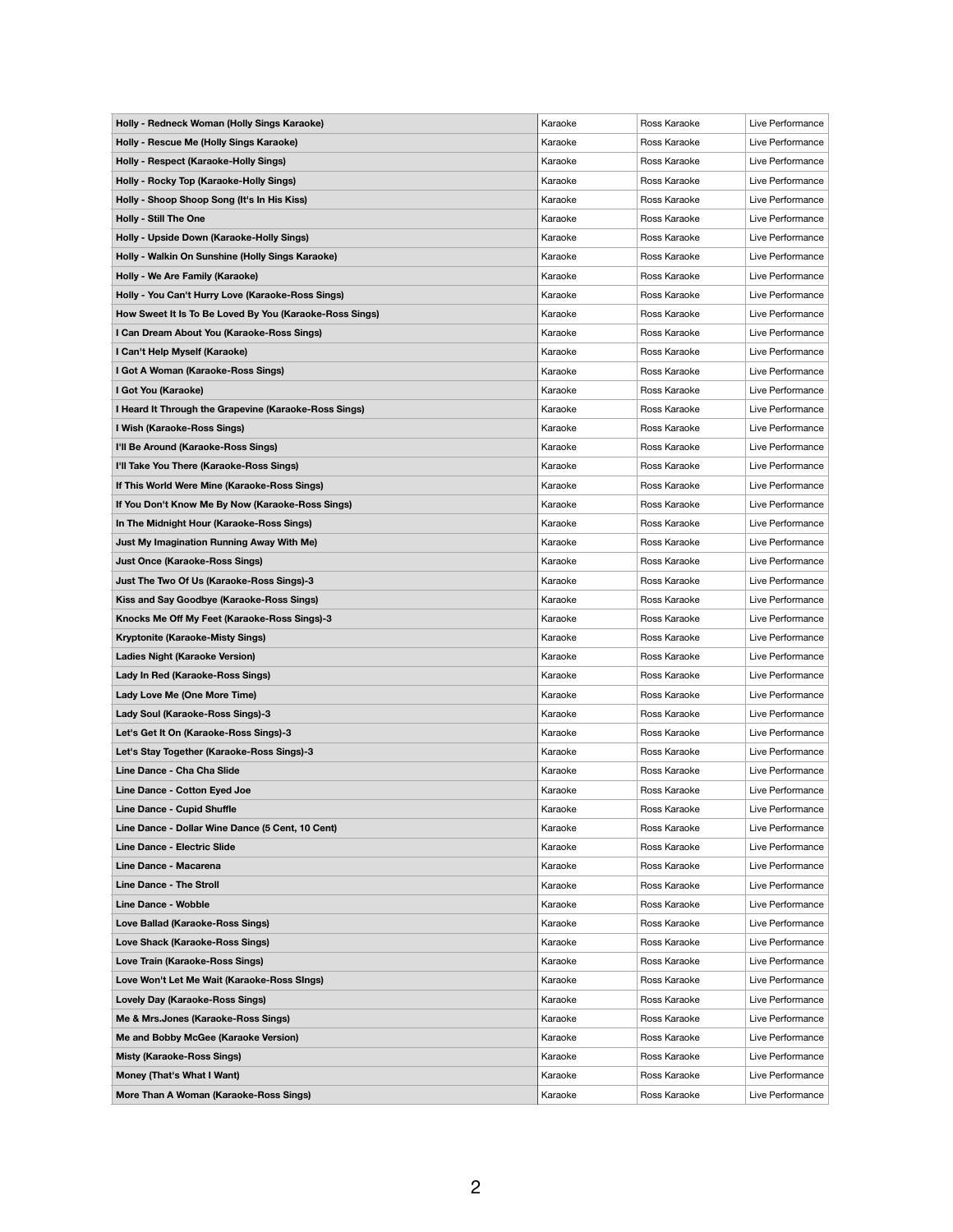| Movin' On Up (Jefferson's Theme)                         | Karaoke | Ross Karaoke                 | Live Performance |
|----------------------------------------------------------|---------|------------------------------|------------------|
| <b>Mustang Sally (Karaoke-Ross Sings)</b>                | Karaoke | Ross Karaoke                 | Live Performance |
| My Cherie Amour (Karaoke-Ross Sings)                     | Karaoke | Ross Karaoke                 | Live Performance |
| My Girl (Karaoke-Ross Sings)                             | Karaoke | Ross Karaoke                 | Live Performance |
| Never Give Up on a Good Thing (Karaoke Version)          | Karaoke | Ross Karaoke                 | Live Performance |
| Never Too Much (Karaoke-Ross Sings)                      | Karaoke | Ross Karaoke                 | Live Performance |
| O-O-H Child (Karaoke-Ross Sings)                         | Karaoke | Ross Karaoke                 | Live Perfromance |
| Old Time Rock & Roll (Karaoke Version)                   | Karaoke | Ross Karaoke                 | Live Performance |
| On Broadway(Karaoke-Ross Sings) -2                       | Karaoke | Ross Karaoke                 | Live Performance |
| On The Wings Of Love (Karaoke-Ross Sings)                | Karaoke | Ross Karaoke                 | Live Performance |
| One Hundred Ways (Karaoke-Ross Sings)                    | Karaoke | Ross Karaoke                 | Live Performance |
| One In A Million (Karaoke-Ross Sings)                    | Karaoke | Ross Karaoke                 | Live Performance |
| One Of A Kind (Love Affair)                              | Karaoke | Ross Karaoke                 | Live Performance |
| Ooh Baby Baby (Karaoke-Ross Sings)                       | Karaoke | Ross Karaoke                 | Live Performance |
| Practice What You Preach (Karaoke-Ross Sings)            | Karaoke | Ross Karaoke                 | Live Performance |
| Rapper's Delight (Karaoke-Ross Sings)                    | Karaoke | Ross Karaoke                 | Live Performance |
| Reach Out I II Be There (Karaoke-Ross Sings)             | Karaoke | Ross Karaoke                 | Live Performance |
| Ribbon In the Sky (Karaoke-Ross Sings)-4                 | Karaoke | Ross Karaoke                 | Live Performance |
| Rock Steady (Karaoke-Ross Sings)                         | Karaoke | Ross Karaoke                 | Live Performance |
| Rock With You (Karaoke-Ross Sings)                       | Karaoke | Ross Karaoke                 | Live Performance |
| Route 66 (Karaoke-Ross Sings])                           | Karaoke | Ross Karaoke                 | Live Performance |
| <b>The Second Time Around</b>                            | Karaoke | Ross Karaoke                 | Live Performance |
| September (Karaoke-Ross Sings)                           | Karaoke | Ross Karaoke                 | Live Performance |
| <b>Sexual Healing (Karaoke Version)</b>                  | Karaoke | Ross Karaoke                 | Live Performance |
| She's A Bad Mama Jama (Karaoke-Ross Sings)               | Karaoke | Ross Karaoke                 | Live Performance |
| Shining Star -Manhattans (Karaoke-Ross Sings)            | Karaoke | Ross Karaoke                 | Live Performance |
| Shout                                                    | Karaoke | Ross Brown                   | Live Performance |
| Signed, Sealed, Delivered I'm Yours (Karaoke-Ross Sings) | Karaoke | Ross Karaoke                 | Live Performance |
| <b>Since I Lost My Baby</b>                              | Karaoke | Ross Karaoke                 | Live Performance |
| <b>Sing A Song (Karaoke-Ross Sings)</b>                  | Karaoke | Ross Karaoke                 | Live Performance |
|                                                          | Karaoke | Ross Karaoke                 | Live Performance |
| Sir Duke (Karaoke)                                       |         |                              |                  |
| Sittin' On The Dock Of The Bay (Karaoke-Ross Sings       | Karaoke | Ross Karaoke<br>Ross Karaoke | Live Performance |
| Soul Man (Karaoke-Ross Sings)                            | Karaoke |                              | Live Performance |
| Stand By Me (Karaoke-Ross Sings)-3                       | Karaoke | Ross Karaoke                 | Live Performance |
| Stay With Me Tonight (Karaoke - Ross Sings- Gm)          | Karaoke | Ross Karaoke                 | Live Performance |
| <b>Superstition (Karaoke-Ross Sings)</b>                 | Karaoke | Ross Karaoke                 | Live Performance |
| Takin It To The Streets (Karaoke-Ross Sings)-2           | Karaoke | Ross Karaoke                 | Live Performance |
| The Tears Of A Clown (Karaoke-Ross Sings)                | Karaoke | Ross Karaoke                 | Live Performance |
| They Just Can't Stop It                                  | Karaoke | Ross Karaoke                 | Live Performance |
| This Christmas (Karaoke-Ross Sings)[Karaoke Version]     | Karaoke | Ross Karaoke                 | Live Performance |
| This Masquerade                                          | Karaoke | Ross Karaoke                 | Live Performance |
| Too Hot (Karaoke-Ross Sings)                             | Karaoke | Ross Karaoke                 | Live Performance |
| <b>Tracks Of My Tears-2</b>                              | Karaoke | Ross Karaoke                 | Live Performance |
| Treat Her Like a Lady ((Karaoke-Ross Sings)              | Karaoke | Ross Karaoke                 | Live Performance |
| Turn Your Love Around (Karaoke-Ross Sings)               | Karaoke | Ross Karaoke                 | Live Performance |
| Twistin' The Night Away                                  | Karaoke | Ross Karaoke                 | Live Performance |
| Under The Boardwalk (Karaoke-Ross Sings)                 | Karaoke | Ross Karaoke                 | Live Performance |
| Uptown Funk (Karaoke-Ross Sings)                         | Karaoke | Ross Karaoke                 | Live Performance |
| Wake Up Everybody (Karaoke-Riss Sings)                   | Karaoke | Ross Karaoke                 | Live Performance |
| The Way You Do the Things You Do                         | Karaoke | Ross Karaoke                 | Live Performance |
| We're In This Love Together (Karaoke)                    | Karaoke | Ross Karaoke                 | Live Performance |
| What You Won't Do for Love                               | Karaoke | Ross Karaoke                 | Live Performance |